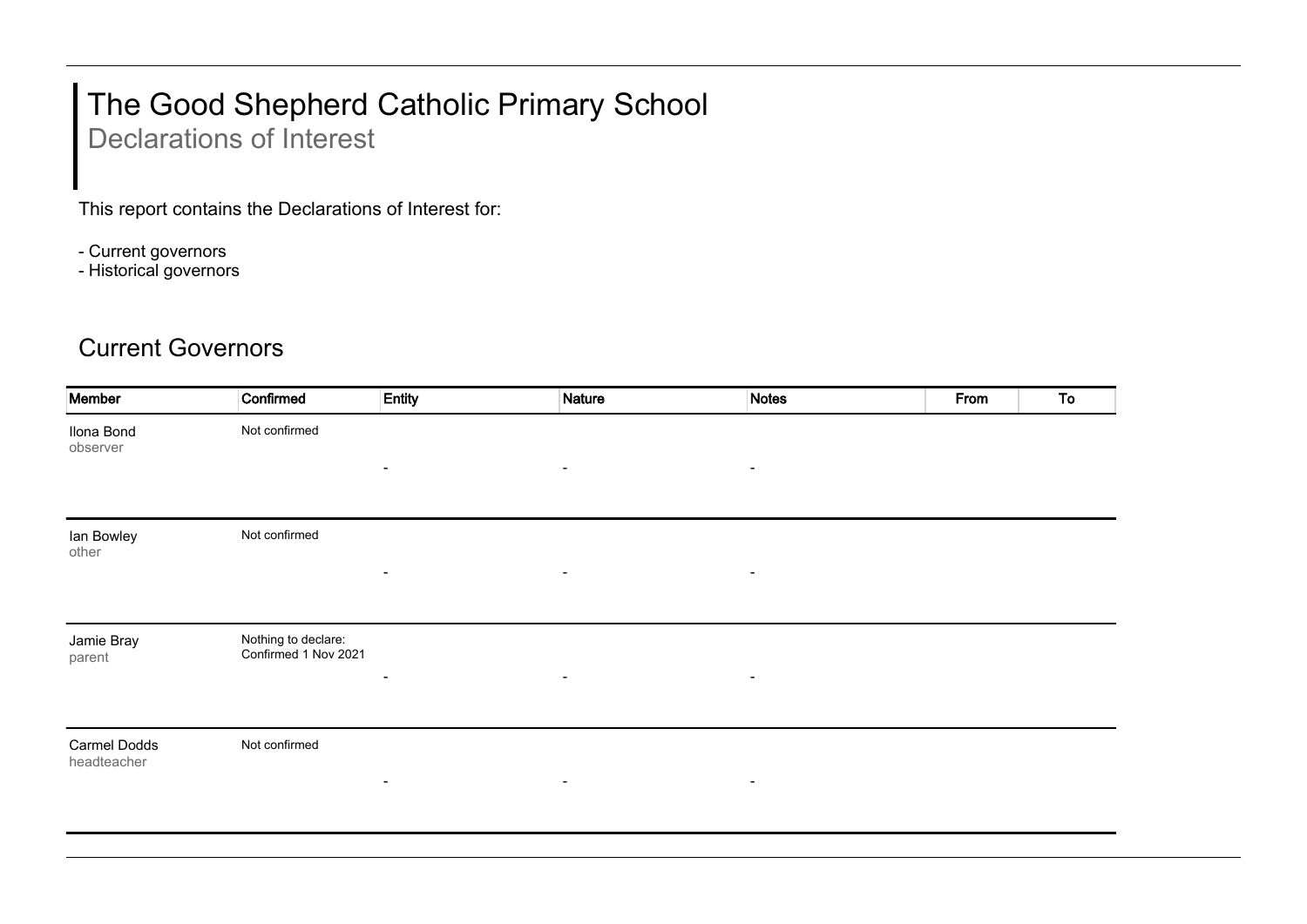| <b>Shireen Finnerty</b><br>foundation | Nothing to declare:<br>Confirmed 22 Jan 2022 |                                                     |                                                                       |                                                                         |           |
|---------------------------------------|----------------------------------------------|-----------------------------------------------------|-----------------------------------------------------------------------|-------------------------------------------------------------------------|-----------|
| Charis Jones<br>staff                 | Confirmed 13 Nov 2021                        |                                                     |                                                                       |                                                                         |           |
|                                       |                                              | Good Shepherd Catholic<br><b>Primary School</b>     | Teacher                                                               | Year 6 teacher<br><b>Maths Lead</b>                                     | 01 Sep 19 |
| Andrew Maddison<br>parent             | Confirmed 2 Nov 2021                         |                                                     |                                                                       |                                                                         |           |
|                                       |                                              | The Good Shepherd<br><b>Catholic Primary School</b> | Married to member of school Member of staff related<br>teaching staff | to-Natasha Maddison                                                     | 25 Jun 21 |
| Dominique Smith<br>observer           | Confirmed 4 Nov 2021                         |                                                     |                                                                       |                                                                         |           |
|                                       |                                              | The Good Shepherd<br><b>Catholic Primary School</b> | Employee                                                              | Mrs Marilyn Smith, a<br>teaching assistant currently<br>in Year 5 is my |           |
| Mrs Amy Treadgold<br>Nelson           | Nothing to declare:<br>Confirmed 21 Feb 2022 |                                                     |                                                                       |                                                                         |           |
|                                       |                                              |                                                     |                                                                       |                                                                         |           |
| Jane Tucker<br>foundation             | Nothing to declare:<br>Confirmed 8 Sep 2021  |                                                     |                                                                       |                                                                         |           |
|                                       |                                              |                                                     |                                                                       |                                                                         |           |
| Mr Andrew Waterhouse                  | Not confirmed                                |                                                     |                                                                       |                                                                         |           |
|                                       |                                              |                                                     |                                                                       |                                                                         |           |
| Emma Woodhouse<br>clerk               | Confirmed 24 Jan 2022                        |                                                     |                                                                       |                                                                         |           |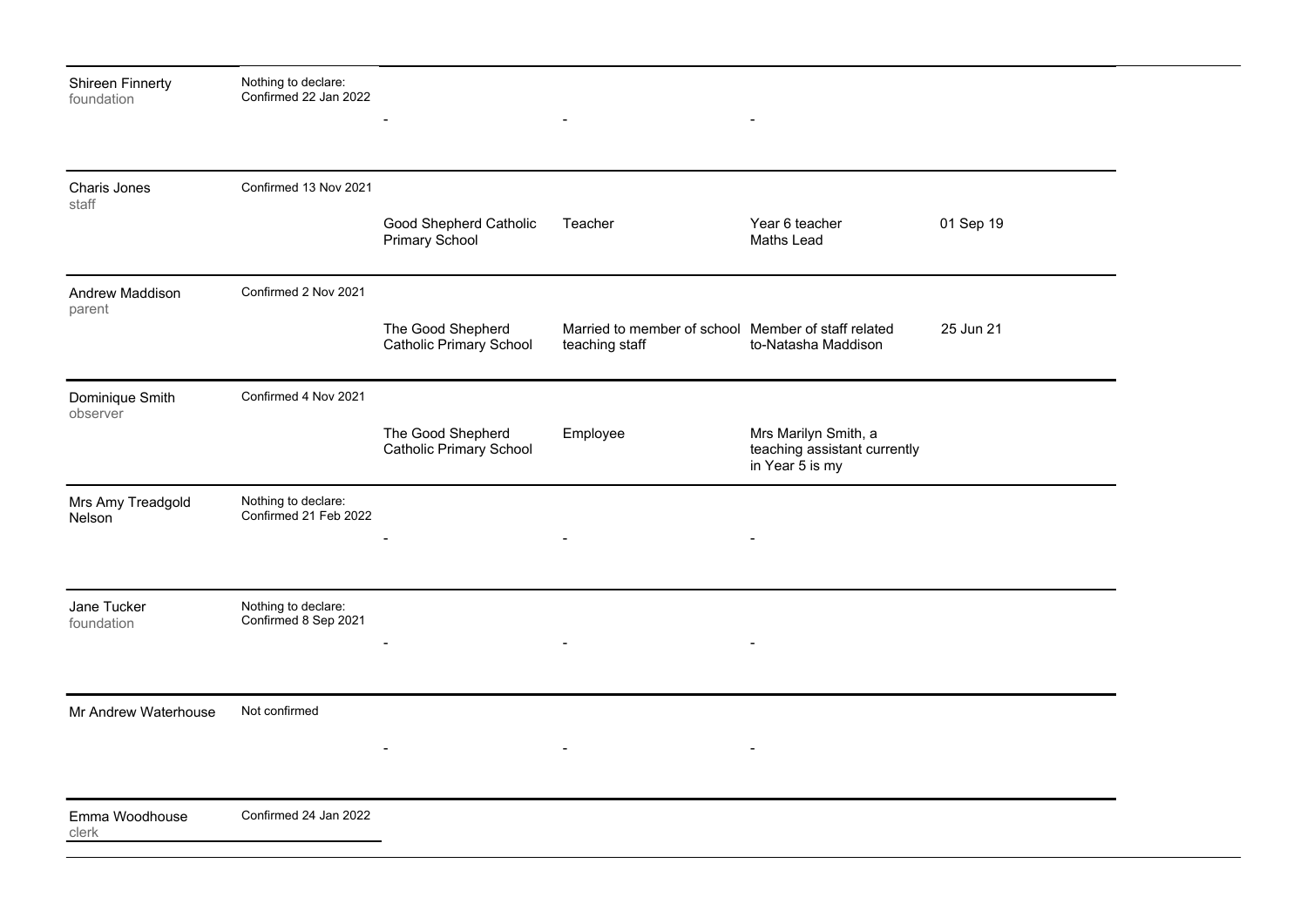| Emma Woodhouse<br>clerk | Confirmed 24 Jan 2022 | Jesson's CE Primary                          | <b>LA Governor</b> |                                  | 01 Jul 10 |           |
|-------------------------|-----------------------|----------------------------------------------|--------------------|----------------------------------|-----------|-----------|
|                         |                       | <b>Brethertons LLP</b>                       | Solicitors         | Spouse - Partner 1 April<br>2019 | 01 Apr 19 |           |
|                         |                       | Attingham Education Ltd                      | Director           | Spouse is Director also.         | 01 Oct 19 |           |
|                         |                       | <b>Central Learning</b><br>Partnership Trust | Trustee/Director   |                                  | 26 Nov 20 |           |
|                         |                       | The Social Media Medic Ltd Director          |                    |                                  | 11 Aug 20 |           |
|                         |                       | Services 4 Schools                           | School Support     |                                  | 01 Jan 14 | 31 Oct 20 |